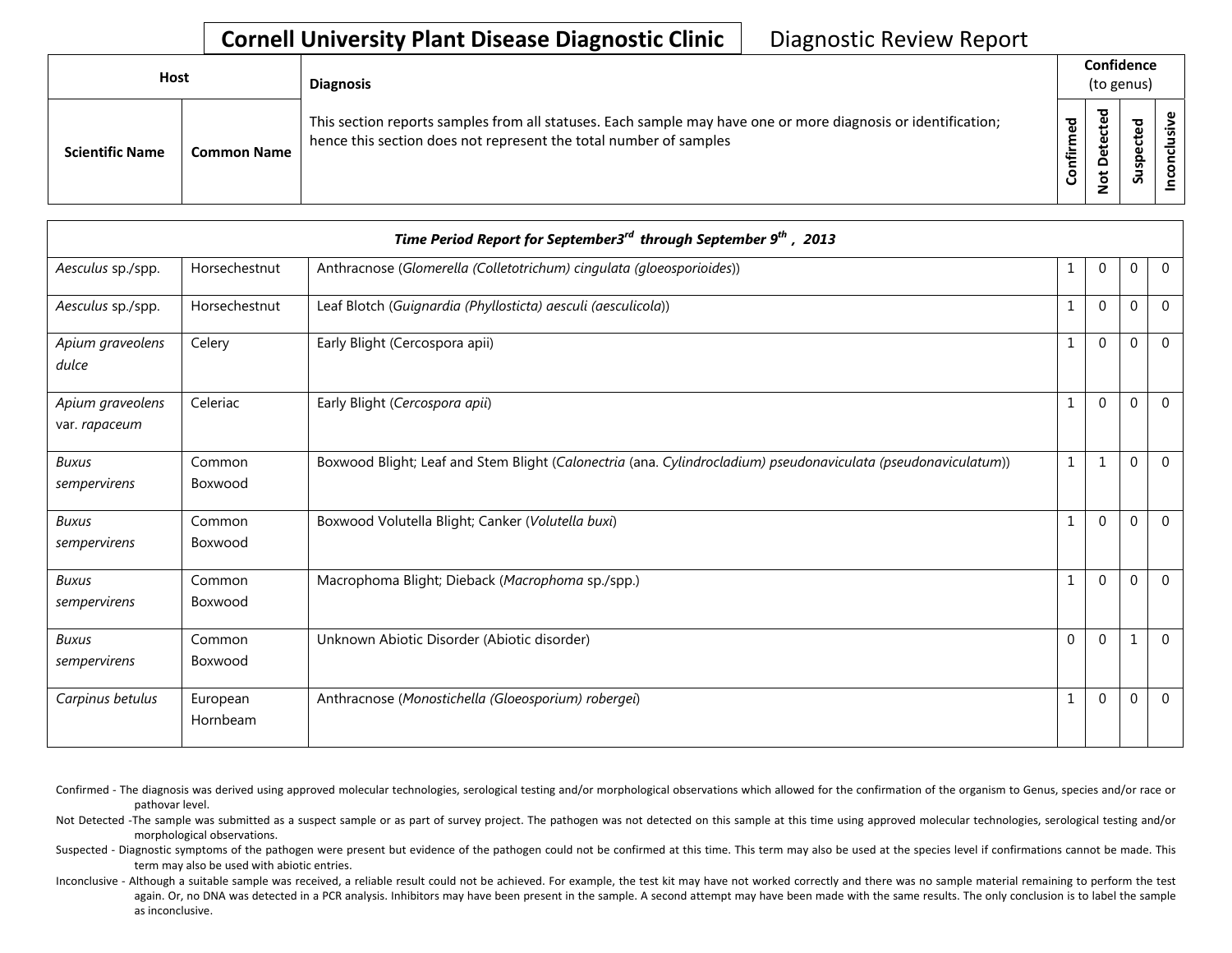| Host                   |                    | <b>Diagnosis</b>                                                                                                                                                                   |             | Confidence<br>(to genus) |   |  |  |  |  |
|------------------------|--------------------|------------------------------------------------------------------------------------------------------------------------------------------------------------------------------------|-------------|--------------------------|---|--|--|--|--|
| <b>Scientific Name</b> | <b>Common Name</b> | This section reports samples from all statuses. Each sample may have one or more diagnosis or identification;<br>hence this section does not represent the total number of samples | ठ<br>onfirm | ᅙ<br>₽                   | S |  |  |  |  |

| Carpinus betulus   | European<br>Hornbeam | Drainage Problem (Abiotic disorder)                          | 0            | $\Omega$     | 1        | $\mathbf{0}$ |
|--------------------|----------------------|--------------------------------------------------------------|--------------|--------------|----------|--------------|
| Carpinus betulus   | European<br>Hornbeam | Salt Damage (Abiotic disorder)                               | $\Omega$     | $\Omega$     |          | $\Omega$     |
| Cucurbita sp./spp. | Squash               | Cucumber Mosaic (Cucumber Mosaic Virus (CMV))                | $\mathbf{0}$ | 8            | $\Omega$ | $\Omega$     |
| Cucurbita sp./spp. | Squash               | Papaya Ringspot (Papaya Ringspot Virus (PRSV)                | $\Omega$     | 8            | $\Omega$ | $\Omega$     |
| Cucurbita sp./spp. | Squash               | Squash Mosaic (Squash Mosaic Virus (SQMV))                   | $\Omega$     | 8            | $\Omega$ | $\Omega$     |
| Cucurbita sp./spp. | Squash               | Watermelon Mosaic (Watermelon Mosaic Virus (WMV))            | 8            | $\Omega$     | 0        | $\Omega$     |
| Cucurbita sp./spp. | Squash               | Zucchini Yellow Mosaic (Zucchini Yellow Mosaic Virus (ZYMV)) | $\Omega$     | 8            | $\Omega$ | $\Omega$     |
| Glycine max        | Soybean              | Soybean Downy Mildew (Peronospora manshurica)                | $\mathbf{1}$ | $\Omega$     | 0        | $\Omega$     |
| Lactuca sp./spp.   | lettuce              | Alfalfa Mosaic (Alfalfa Mosaic Virus (AMV))                  | $\mathbf 0$  | $\mathbf{1}$ | 0        | $\Omega$     |
| Lactuca sp./spp.   | lettuce              | Beet Western Yellows (Beet Western Yellows Virus (BWYV))     | $\mathbf{0}$ | $\mathbf{1}$ | $\Omega$ | $\Omega$     |
| Lactuca sp./spp.   | lettuce              | Broadbean Wilt (Broadbean Wilt Virus (BBWV))                 | $\Omega$     | $\mathbf{1}$ | $\Omega$ | $\Omega$     |
| Lactuca sp./spp.   | lettuce              | Cauliflower Mosaic (Cauliflower Mosaic Virus (CAMV))         | $\Omega$     | $\mathbf{1}$ | $\Omega$ | $\Omega$     |

Confirmed - The diagnosis was derived using approved molecular technologies, serological testing and/or morphological observations which allowed for the confirmation of the organism to Genus, species and/or race or pathovar level.

Not Detected -The sample was submitted as a suspect sample or as part of survey project. The pathogen was not detected on this sample at this time using approved molecular technologies, serological testing and/or morphological observations.

Suspected - Diagnostic symptoms of the pathogen were present but evidence of the pathogen could not be confirmed at this time. This term may also be used at the species level if confirmations cannot be made. This term may also be used with abiotic entries.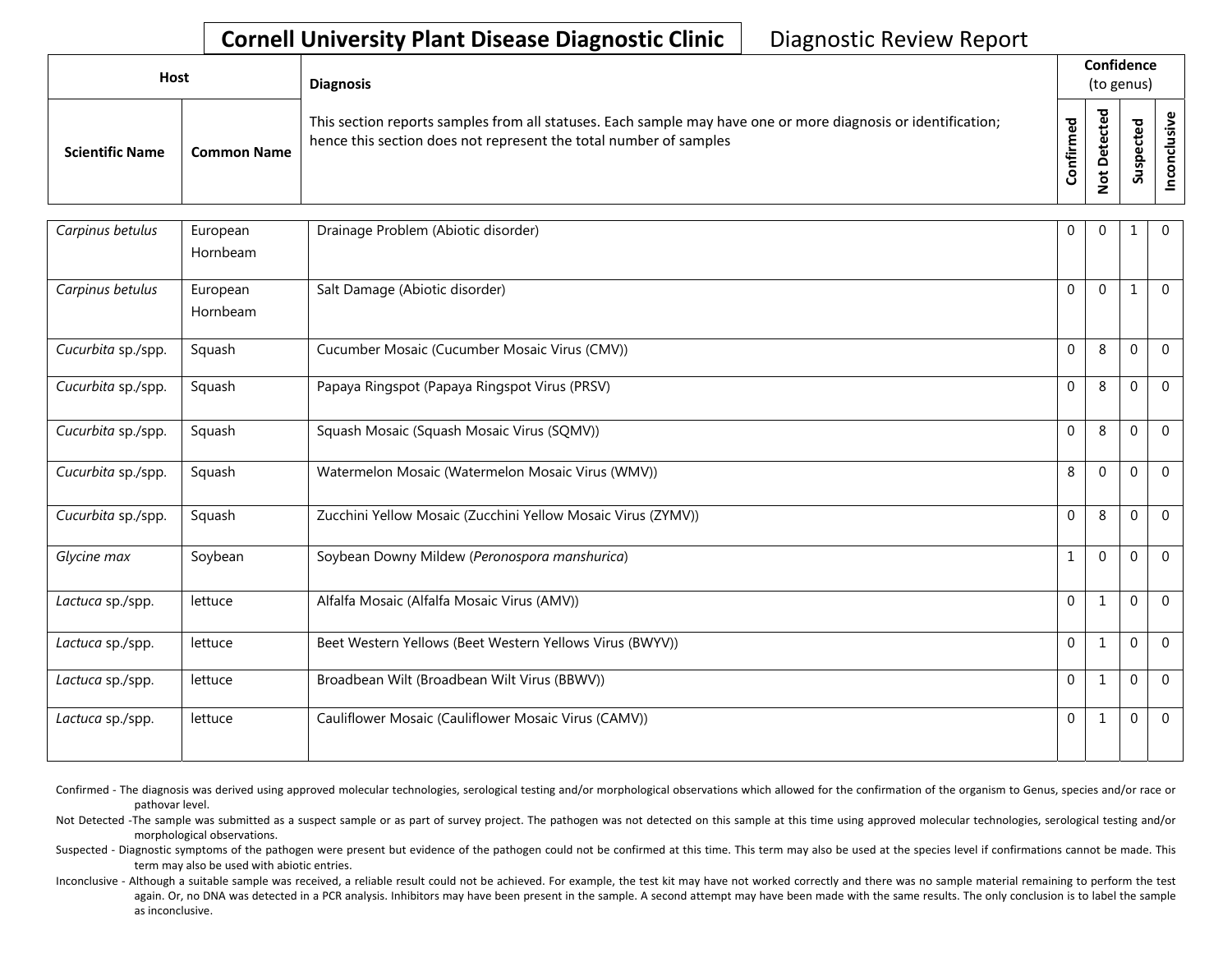| <b>Host</b>            |                    | <b>Diagnosis</b>                                                                                                                                                                   |          | Confidence<br>(to genus) |                                      |                    |  |  |  |
|------------------------|--------------------|------------------------------------------------------------------------------------------------------------------------------------------------------------------------------------|----------|--------------------------|--------------------------------------|--------------------|--|--|--|
| <b>Scientific Name</b> | <b>Common Name</b> | This section reports samples from all statuses. Each sample may have one or more diagnosis or identification;<br>hence this section does not represent the total number of samples | ᇴ<br>tir | ᇃ<br>ω<br>å              | ਠ<br>உ<br>ن<br>Φ<br>௨<br>w<br>っ<br>S | <u>ی</u><br>ပ<br>ě |  |  |  |

| Lactuca sp./spp.           | lettuce | Cucumber Mosaic (Cucumber Mosaic Virus (CMV))          | $\mathbf 0$    | 1              | $\Omega$       | $\overline{0}$ |
|----------------------------|---------|--------------------------------------------------------|----------------|----------------|----------------|----------------|
| Lactuca sp./spp.           | lettuce | Lettuce Mosaic (Lettuce Mosaic Virus (LMV))            | $\mathbf 0$    | $\mathbf{1}$   | $\Omega$       | $\Omega$       |
| Lactuca sp./spp.           | lettuce | Potyvirus Group (Potyvirus Group)                      | $\mathbf 0$    | 1              | $\Omega$       | $\Omega$       |
| Lactuca sp./spp.           | lettuce | Tobacco Ringspot (Tobacco Ringspot Virus (TRSV))       | $\mathbf{0}$   | $\mathbf{1}$   | $\Omega$       | $\overline{0}$ |
| Lactuca sp./spp.           | lettuce | Tomato Spotted Wilt (Tomato Spotted Wilt Virus (TSWV)) | $\mathbf{0}$   | 1              | $\Omega$       | $\Omega$       |
| Lactuca sp./spp.           | lettuce | Turnip Mosaic (Turnip Mosaic Virus (TuMV))             | $\mathbf 0$    | 1              | $\theta$       | $\Omega$       |
| Lactuca sp./spp.           | lettuce | White Mold (Sclerotinia sp./spp.)                      | $\mathbf 1$    | $\mathbf 0$    | $\Omega$       | $\overline{0}$ |
| Lycopersicon<br>esculentum | Tomato  | Mechanical Damage (Abiotic disorder)                   | $\Omega$       | $\Omega$       | $\overline{2}$ | $\mathbf{0}$   |
| Lycopersicon<br>esculentum | Tomato  | Septoria Leaf Blight (Septoria lycopersici)            | $\mathbf{1}$   | $\Omega$       | $\Omega$       | $\Omega$       |
| Lycopersicon<br>esculentum | Tomato  | Verticillium Wilt (Verticillium sp./spp.)              | $\mathbf 0$    | $\overline{2}$ | $\Omega$       | $\Omega$       |
| Lycopersicon<br>esculentum | Tomato  | Septoria Leaf Spot (Septoria lycopersici)              | $\overline{2}$ | $\Omega$       | $\Omega$       | $\overline{0}$ |

Confirmed - The diagnosis was derived using approved molecular technologies, serological testing and/or morphological observations which allowed for the confirmation of the organism to Genus, species and/or race or pathovar level.

Not Detected -The sample was submitted as a suspect sample or as part of survey project. The pathogen was not detected on this sample at this time using approved molecular technologies, serological testing and/or morphological observations.

Suspected - Diagnostic symptoms of the pathogen were present but evidence of the pathogen could not be confirmed at this time. This term may also be used at the species level if confirmations cannot be made. This term may also be used with abiotic entries.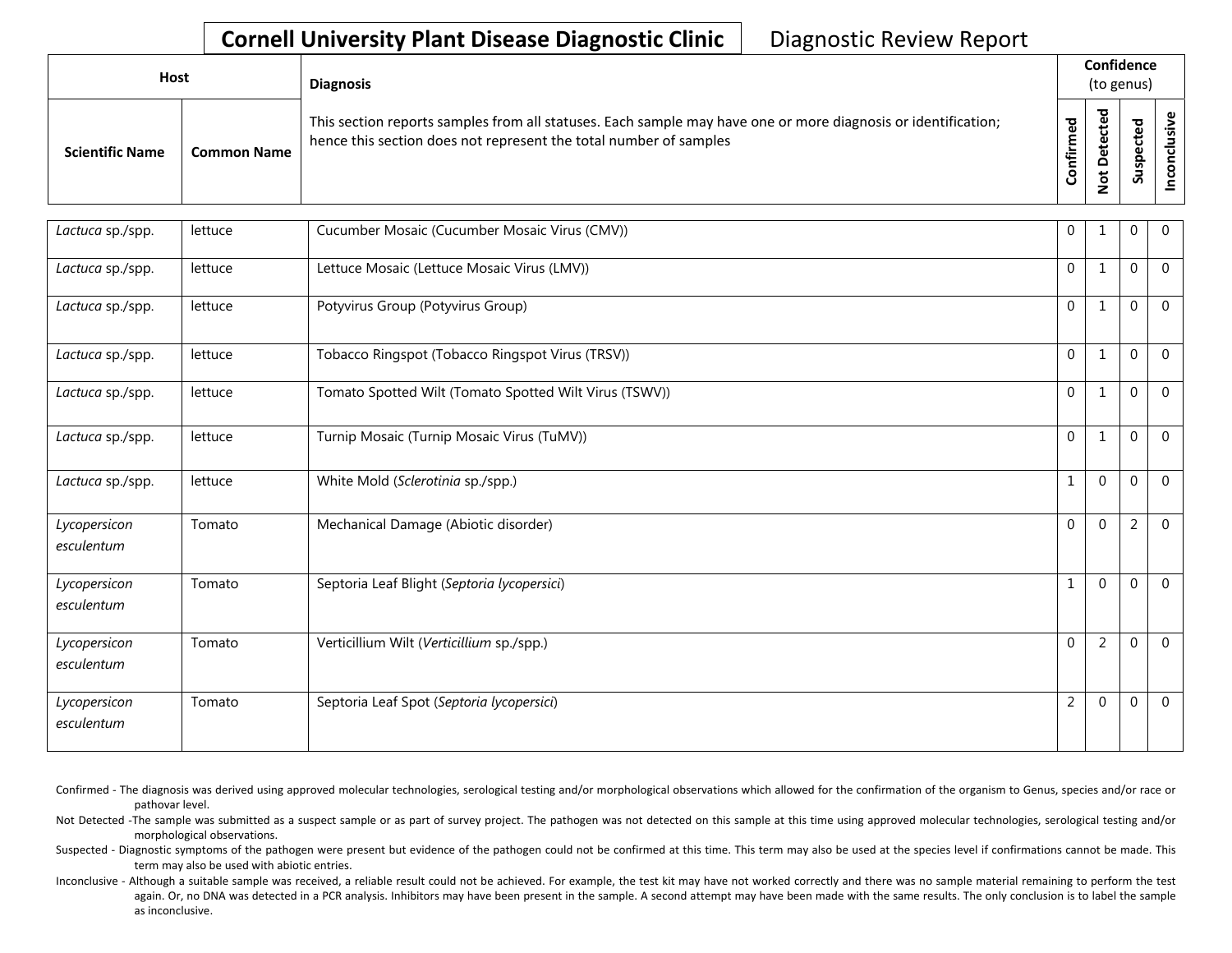| <b>Host</b>            |                    | <b>Diagnosis</b>                                                                                                                                                                   |                      | Confidence<br>(to genus)                                 |                                 |  |  |  |  |
|------------------------|--------------------|------------------------------------------------------------------------------------------------------------------------------------------------------------------------------------|----------------------|----------------------------------------------------------|---------------------------------|--|--|--|--|
| <b>Scientific Name</b> | <b>Common Name</b> | This section reports samples from all statuses. Each sample may have one or more diagnosis or identification;<br>hence this section does not represent the total number of samples | ᇃ<br>ě<br>E<br>onfir | ᅙ<br>$\mathbf{\omega}$<br>ِ ق<br>ÒΨ<br>۵<br>$\circ$<br>z | ਠ<br>₽<br>ن<br>௨<br>s<br>∍<br>S |  |  |  |  |

| Lycopersicon<br>esculentum | Tomato             | Alternaria Fruit Rot and Spot (Alternaria sp./spp.) | $\mathbf{0}$   | $\mathbf{0}$   | 1        | $\overline{0}$ |
|----------------------------|--------------------|-----------------------------------------------------|----------------|----------------|----------|----------------|
| Lycopersicon<br>esculentum | Tomato             | Bacterial Speck (Pseudomonas syringae pv. tomato)   | $\Omega$       | $\mathbf{1}$   | $\Omega$ | $\Omega$       |
| Lycopersicon<br>esculentum | Tomato             | Late Blight (Phytophthora infestans)                | $\overline{2}$ | $\overline{2}$ | $\Omega$ | $\overline{0}$ |
| Lycopersicon<br>esculentum | Tomato             | Mechanical Damage (Abiotic disorder)                | $\Omega$       | $\Omega$       |          | $\Omega$       |
| Lycopersicon<br>esculentum | Tomato             | Unknown Abiotic Disorder (Abiotic disorder)         | $\Omega$       | $\Omega$       | 2        | $\Omega$       |
| Picea abies                | Norway Spruce      | Insufficient Light (Abiotic disorder)               | $\Omega$       | $\Omega$       |          | $\Omega$       |
| Picea abies                | Norway Spruce      | Spruce Bud Scale (Physokermes sp./spp.)             | $\mathbf{1}$   | $\Omega$       | $\Omega$ | $\mathbf{0}$   |
| Picea abies                | Norway Spruce      | Stigmina Needle Blight (Stigmina lautii)            | $\mathbf{1}$   | $\Omega$       | $\Omega$ | $\mathbf 0$    |
| Picea pungens              | <b>Blue Spruce</b> | Cytospora Canker; Dieback (Cytospora sp./spp.)      | $\mathbf 0$    | $\Omega$       | 1        | $\mathbf 0$    |
| Picea pungens              | <b>Blue Spruce</b> | Stigmina Needle Blight (Stigmina lautii)            | $\mathbf{1}$   | $\Omega$       | $\Omega$ | $\Omega$       |
| Picea sp./spp.             | Spruce             | Moisture Stress (Abiotic disorder)                  | $\mathbf 0$    | $\overline{0}$ | 1        | $\overline{0}$ |

Confirmed - The diagnosis was derived using approved molecular technologies, serological testing and/or morphological observations which allowed for the confirmation of the organism to Genus, species and/or race or pathovar level.

Not Detected -The sample was submitted as a suspect sample or as part of survey project. The pathogen was not detected on this sample at this time using approved molecular technologies, serological testing and/or morphological observations.

Suspected - Diagnostic symptoms of the pathogen were present but evidence of the pathogen could not be confirmed at this time. This term may also be used at the species level if confirmations cannot be made. This term may also be used with abiotic entries.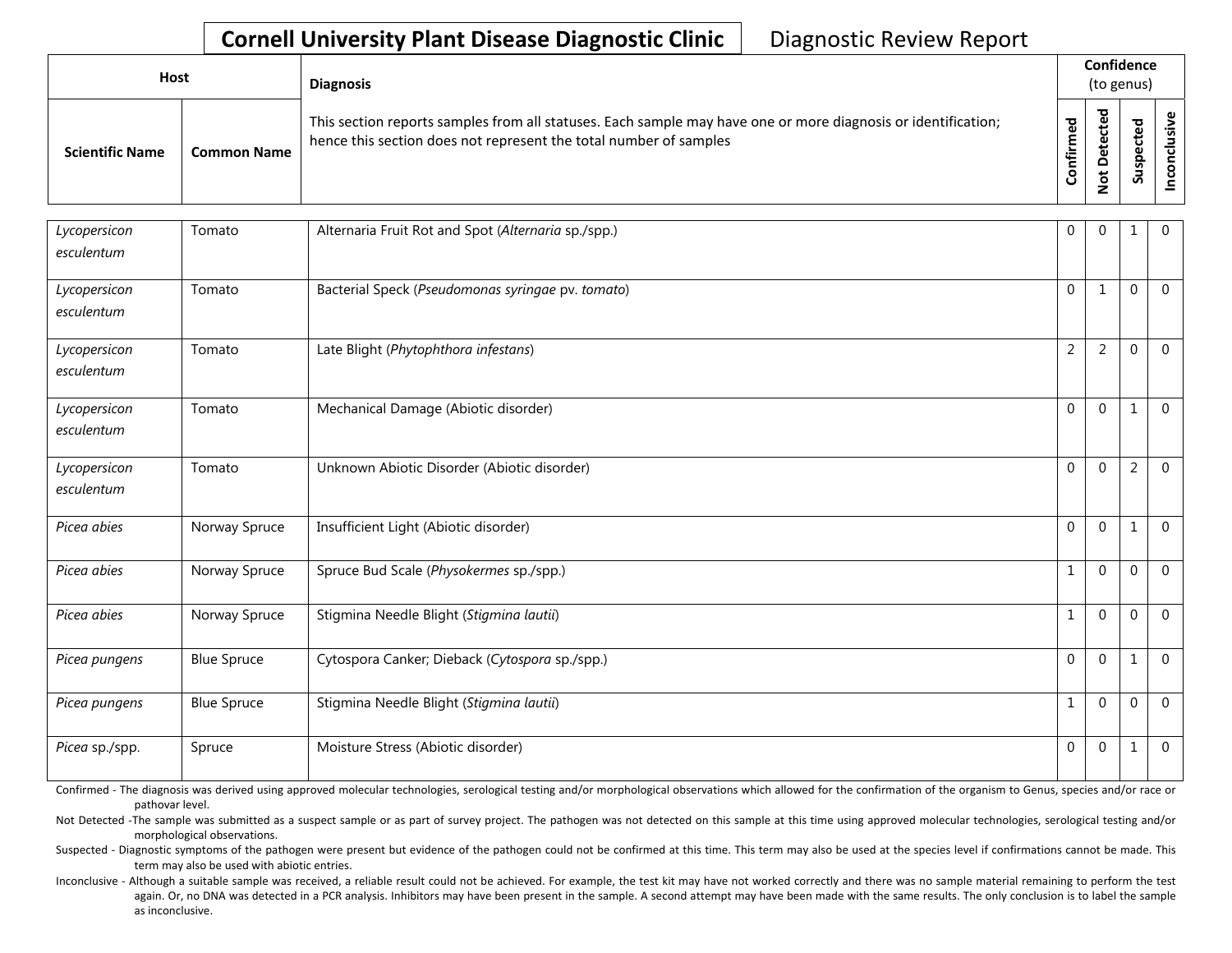| <b>Host</b>            |                    | <b>Diagnosis</b>                                                                                                                                                                   |          | Confidence<br>(to genus) |                                      |               |  |  |  |
|------------------------|--------------------|------------------------------------------------------------------------------------------------------------------------------------------------------------------------------------|----------|--------------------------|--------------------------------------|---------------|--|--|--|
| <b>Scientific Name</b> | <b>Common Name</b> | This section reports samples from all statuses. Each sample may have one or more diagnosis or identification;<br>hence this section does not represent the total number of samples | ᇴ<br>tir | ᇃ<br>ક                   | ᇴ<br>உ<br>ں<br>Φ<br>௨<br>w<br>۔<br>S | <u>ی</u><br>ت |  |  |  |

| Picea sp./spp.             | Spruce                 | Not Pathogen; Saprophyte (Secondary Agents; Saprophytes; Unspecif.) | $1\,$            | $\Omega$     | $\mathbf 0$  | $\overline{0}$ |
|----------------------------|------------------------|---------------------------------------------------------------------|------------------|--------------|--------------|----------------|
| Picea sp./spp.             | Spruce                 | Nutrient Imbalance (Abiotic disorder)                               | $\mathbf 0$      | $\mathbf{0}$ | $\mathbf{1}$ | $\Omega$       |
| Pinus sylvestris           | Scotch Pine            | Dieback; Canker (Diplodia sp./spp.)                                 | $\mathbf{1}$     | $\Omega$     | $\mathbf 0$  | $\overline{0}$ |
| Pinus sylvestris           | Scotch Pine            | Root Damage (Abiotic disorder)                                      | $\mathbf 0$      | $\mathbf{0}$ | $\mathbf{1}$ | $\Omega$       |
| Quercus sp./spp.           | Red Oaks               | Herbicide Injury; Exposure (Abiotic disorder)                       | $\boldsymbol{0}$ | 0            | $\mathbf{1}$ | $\Omega$       |
| Quercus sp./spp.           | <b>Red Oaks</b>        | Leaf Spot (Tubakia sp./spp.)                                        | $\mathbf 0$      | $\mathbf{0}$ | $\mathbf{1}$ | $\overline{0}$ |
| Quercus sp./spp.           | Red Oaks               | Oedema; Edema (Abiotic disorder)                                    | $\mathbf{1}$     | $\mathbf{0}$ | $\mathbf 0$  | $\mathbf 0$    |
| Rudbeckia hirta            | <b>Blackeyed Susan</b> | Powdery Mildew (Oidium sp./spp.)                                    | $\mathbf{1}$     | $\mathbf 0$  | $\mathbf 0$  | $\overline{0}$ |
| Turfgrass mixed<br>species | Turfgrass              | Anthracnose; Colletotrichum Leaf Spot (Colletotrichum sp./spp.)     | $\mathbf 0$      | $\mathbf{0}$ | $\mathbf{1}$ | $\mathbf{0}$   |
| Turfgrass mixed<br>species | Turfgrass              | Cranefly (Tipula sp./spp.)                                          | $\mathbf 0$      | $\mathbf{0}$ | 1            | $\Omega$       |
| Turfgrass mixed<br>species | Turfgrass              | Dagger Nematodes (Xiphinema sp./spp.)                               | 1                | $\Omega$     | $\mathbf{0}$ | $\overline{0}$ |

- Confirmed The diagnosis was derived using approved molecular technologies, serological testing and/or morphological observations which allowed for the confirmation of the organism to Genus, species and/or race or pathovar level.
- Not Detected -The sample was submitted as a suspect sample or as part of survey project. The pathogen was not detected on this sample at this time using approved molecular technologies, serological testing and/or morphological observations.
- Suspected Diagnostic symptoms of the pathogen were present but evidence of the pathogen could not be confirmed at this time. This term may also be used at the species level if confirmations cannot be made. This term may also be used with abiotic entries.
- Inconclusive Although a suitable sample was received, a reliable result could not be achieved. For example, the test kit may have not worked correctly and there was no sample material remaining to perform the test again. Or, no DNA was detected in a PCR analysis. Inhibitors may have been present in the sample. A second attempt may have been made with the same results. The only conclusion is to label the sample as inconclusive.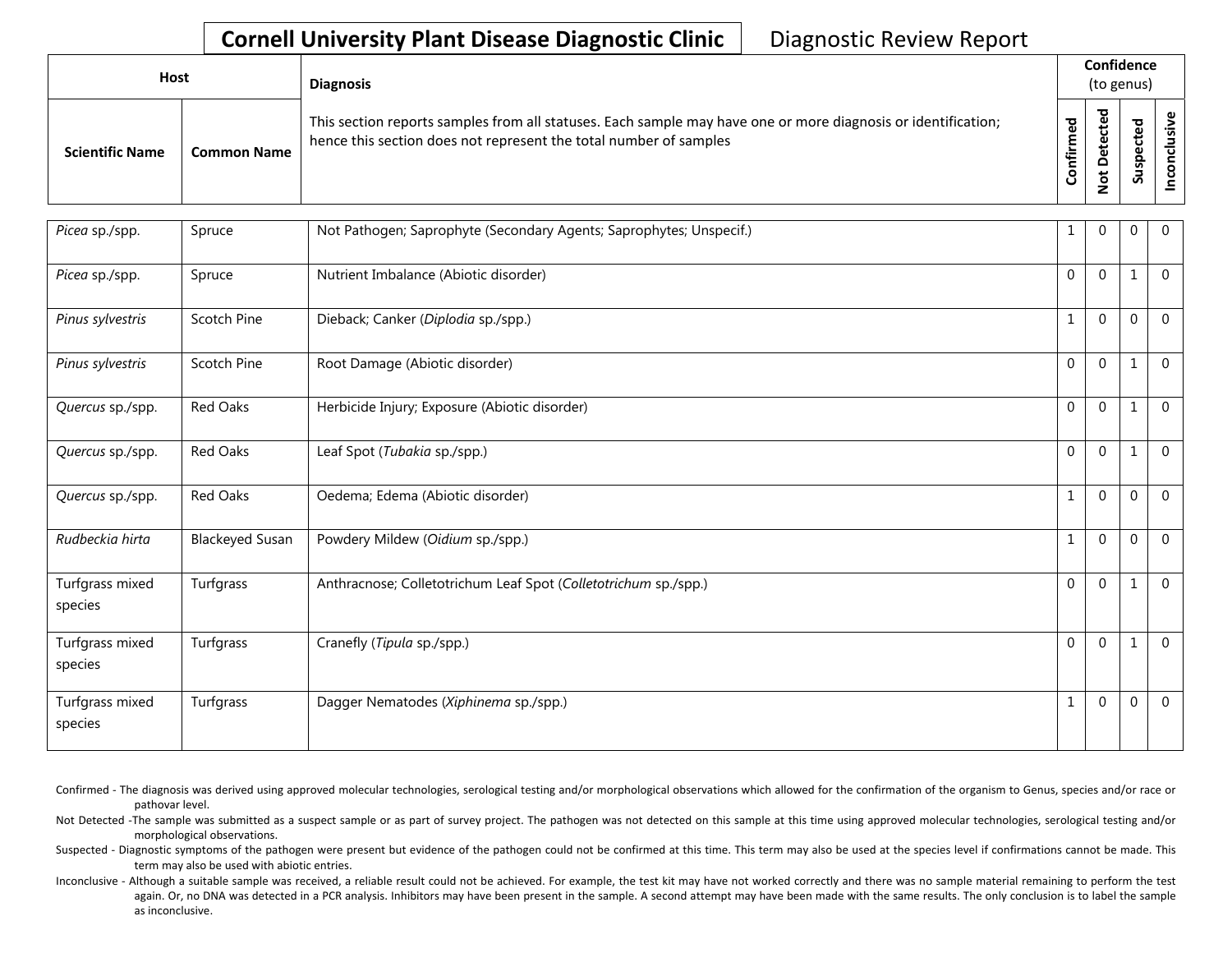| Host                   |                    | <b>Diagnosis</b>                                                                                                                                                                   |                      | Confidence<br>(to genus) |              |   |  |  |  |
|------------------------|--------------------|------------------------------------------------------------------------------------------------------------------------------------------------------------------------------------|----------------------|--------------------------|--------------|---|--|--|--|
| <b>Scientific Name</b> | <b>Common Name</b> | This section reports samples from all statuses. Each sample may have one or more diagnosis or identification;<br>hence this section does not represent the total number of samples | შ<br>მ<br>Ē<br>onfir | ठ<br>پ<br>S              | ᅙ<br>௨<br>ູລ | ပ |  |  |  |

| Turfgrass mixed<br>species | Turfgrass    | Lesion Nematodes (Pratylenchus sp./spp.)                            | 1                | $\Omega$     | $\Omega$     | $\Omega$       |
|----------------------------|--------------|---------------------------------------------------------------------|------------------|--------------|--------------|----------------|
| Turfgrass mixed<br>species | Turfgrass    | Spiral Nematodes (Helicotylenchus sp./spp.)                         | $\mathbf{1}$     | $\Omega$     | $\theta$     | $\Omega$       |
| Ulmus americana            | American Elm | Dutch Elm Disease (Ophiostoma sp./spp.)                             | $\mathbf{1}$     | $\Omega$     | $\Omega$     | $\Omega$       |
| Ulmus parvifolia           | Chinese Elm  | Additional Sample Requested (Identification Analysis)               | $\mathbf{1}$     | $\mathbf{0}$ | $\Omega$     | $\Omega$       |
| Ulmus parvifolia           | Chinese Elm  | High Soil Moisture (Abiotic disorder)                               | $\boldsymbol{0}$ | $\mathbf{0}$ | 1            | $\mathbf{0}$   |
| Ulmus parvifolia           | Chinese Elm  | Not Pathogen; Saprophyte (Secondary Agents; Saprophytes; Unspecif.) | $\mathbf{0}$     | $\Omega$     | $\mathbf{1}$ | $\mathbf{0}$   |
| Vaccinium sp./spp.         | Blueberry    | Arabis Mosaic (Arabis Mosaic Virus (ARMV))                          | $\mathbf 0$      | $\mathbf{1}$ | $\theta$     | $\mathbf{0}$   |
| Vaccinium sp./spp.         | Blueberry    | Blueberry Leaf Mottle (Blueberry Leaf Mottle Virus (BLMV))          | $\mathbf 0$      | $\mathbf{1}$ | $\mathbf{0}$ | $\Omega$       |
| Vaccinium sp./spp.         | Blueberry    | Blueberry Necrotic Shock (Blueberry Necrotic Shock Virus)           | $\mathbf 0$      | 1            | $\Omega$     | $\Omega$       |
| Vaccinium sp./spp.         | Blueberry    | Blueberry Scorch (Blueberry Scorch Virus)                           | $\mathbf 0$      | 1            | $\Omega$     | $\Omega$       |
| Vaccinium sp./spp.         | Blueberry    | Blueberry Shoestring (Blueberry Shoestring Virus (BSSV))            | $\mathbf 0$      | 1            | $\Omega$     | $\Omega$       |
| Vaccinium sp./spp.         | Blueberry    | High Soil Moisture (Abiotic disorder)                               | $\mathbf{0}$     | $\mathbf{0}$ | 1            | $\overline{0}$ |

Confirmed - The diagnosis was derived using approved molecular technologies, serological testing and/or morphological observations which allowed for the confirmation of the organism to Genus, species and/or race or pathovar level.

Not Detected -The sample was submitted as a suspect sample or as part of survey project. The pathogen was not detected on this sample at this time using approved molecular technologies, serological testing and/or morphological observations.

Suspected - Diagnostic symptoms of the pathogen were present but evidence of the pathogen could not be confirmed at this time. This term may also be used at the species level if confirmations cannot be made. This term may also be used with abiotic entries.